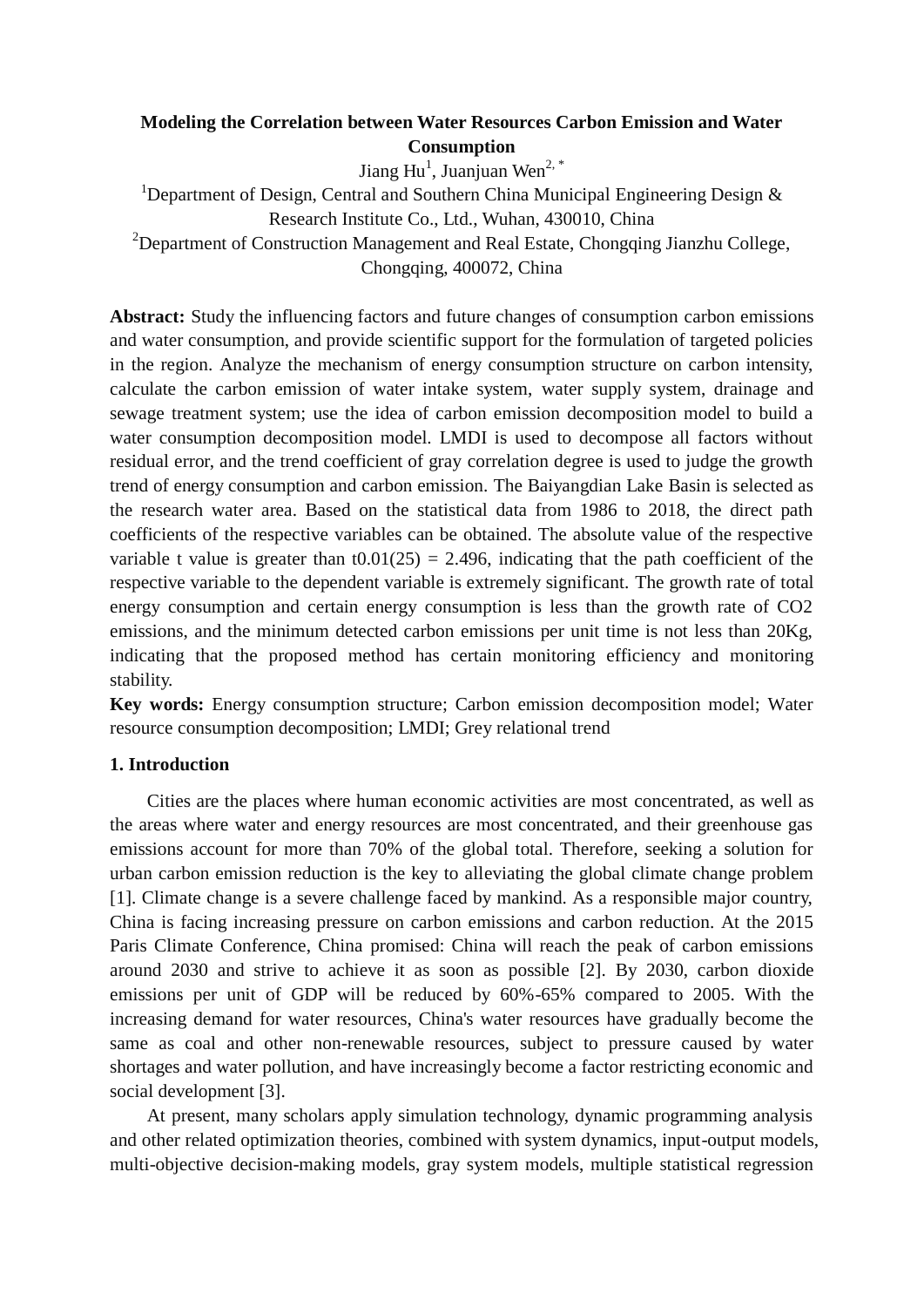analysis methods and other methods. Researched the relevance and optimization of regional economic and industrial structure development changes and water resources [4]. Few scholars have analyzed the correlation between Beijing's economic development and water resources consumption and utilization. Domestic and foreign scholars have developed energy planning models through energy-economic models, energy technology models and energy-economy-environment models, while China's energy forecasting models rely on energy-economic models of resources and the environment. Although the environmental impact is currently being considered, the focus is still on the establishment of energy technology models. The energy supply and demand forecasting method are relatively simple, and the development trend of energy supply and demand cannot be fully demonstrated [5-7].

This paper proposes a modeling study on the correlation between water resources carbon emissions and water consumption. Analyze the mechanism of energy consumption structure on carbon intensity, and calculate carbon emissions from water intake systems, water supply systems, drainage and sewage treatment systems. With the help of the carbon emission decomposition model, the water consumption decomposition model is constructed, the LMDI is used to decompose all factors without residual error, and the gray correlation degree trend coefficient is used to judge the growth trend of energy consumption and carbon emissions.

## **2. Water carbon emissions**

Human development and utilization of water resources run through the entire process of urban water system operation. The operation of urban water system (water intake, water supply, water use, sewage treatment, etc.) requires huge energy consumption, behind which is considerable carbon emissions [8]. Whether it is the extraction of deep groundwater resources, long-distance water diversion, unconventional water reuse, expansion of urban drainage networks, increased industrial and domestic water consumption, or improved sewage treatment levels. Both mean that the urban water system needs to consume more energy during the operation process, resulting in more energy consumption and carbon emissions [9]. The mechanism analysis of the effect of energy consumption structure on carbon intensity is shown in Figure 1.



## **Figure 1. The effect mechanism of energy consumption structure on carbon intensity**

It can be seen from Figure 1 that the direct effect of energy consumption structure on carbon intensity is -0.189, which directly inhibits the growth of carbon intensity, but the total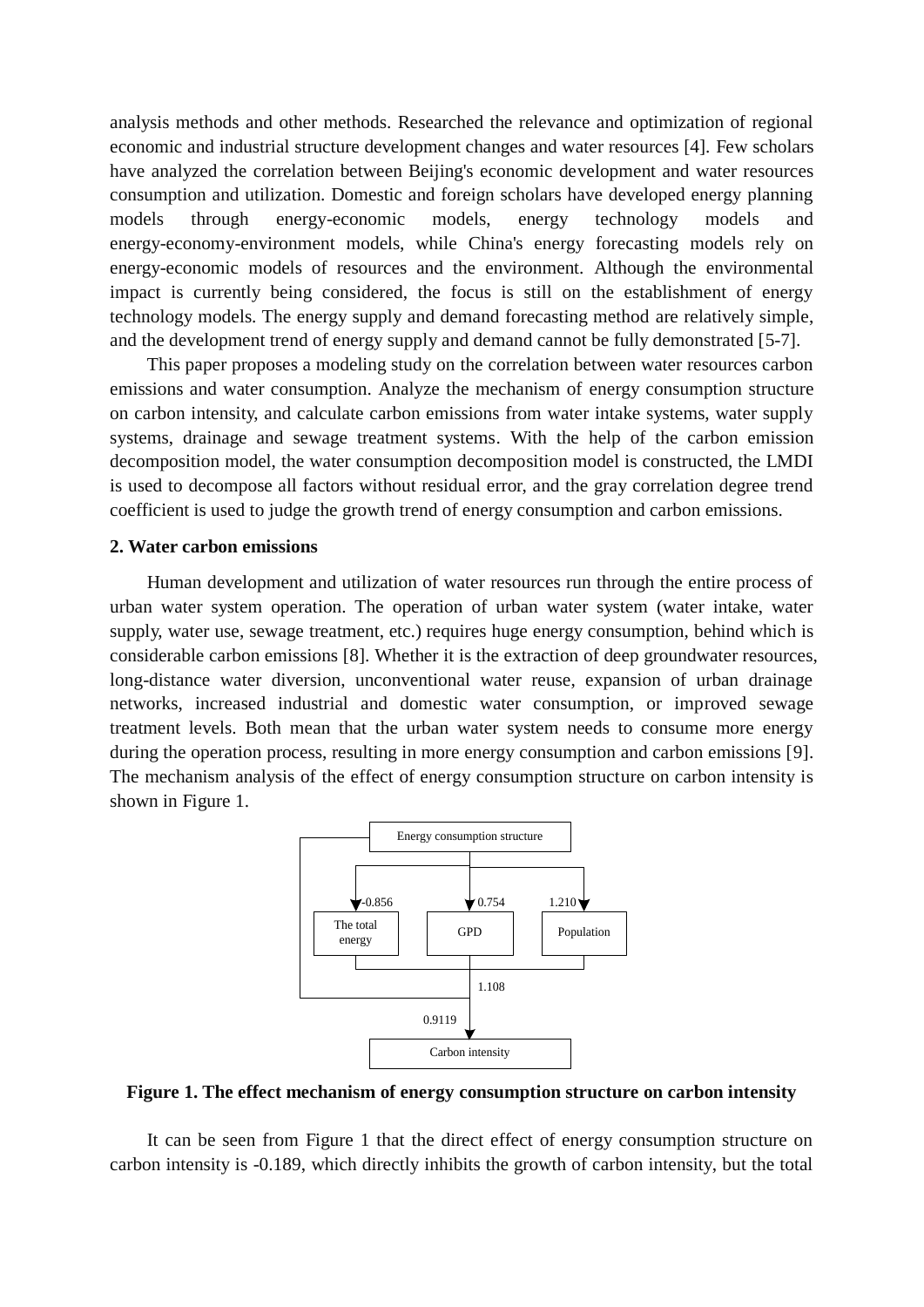effect is 0.919, which promotes [10]. The reason is that the energy consumption structure has reached 1.964 through the indirect promotion of GDP and the total population, which offsets the sum of the direct energy consumption structure and its indirect restraint through the total amount of energy. The cheapness and availability of coal meets the needs of my country's economic development, making GDP highly dependent on coal. For a long period of time, my country's GDP has grown rapidly and the total population has remained high. The level of management and technology have been high. If it is impossible to optimize and upgrade in a short period of time, adjust the energy structure and reduce the proportion of coal (removing coal used for power generation). At the same time, the total energy must be controlled. The carbon intensity cannot be reduced, but it will increase.

## **2.1 Carbon emission accounting of water intake system**

Water storage project water supply carbon emission accounting: surface water storage projects mainly include reservoirs, ponds (small mountain reservoirs), ponds and dams [11]. The energy consumption and carbon emissions of this link mainly come from the energy consumption (power consumption) of the operation and maintenance of the water storage project infrastructure (such as the control of gates and monitoring equipment, lighting, air conditioning, and heating, etc.). It also involves some of the energy consumption caused by the loss of water head along the water delivery.

The energy intensity of the water storage process generally has no regional difference, and the value of its energy intensity is in the range of  $0.018 \sim 0.2k$  Wh/m<sup>3</sup>. In this study, the average value of the energy intensity range  $(0.109kWh/m<sup>3</sup>)$  was used to calculate the energy consumption and carbon emissions of the surface water storage project in Zhengzhou City [12]. The specific calculation formula is as follows:

$$
C_X = Q_X \times W_X \times EF_{CO_2}
$$
 (1)

In the formula,  $C_X$  is the water supply carbon emission of the water storage project, in

kg.  $Q_x$  is the water supply volume of the storage project, in m<sup>3</sup>.  $W_x$  is the energy intensity of the water storage project's water supply, with a value of 0.109k Wh/m<sup>3</sup>, and  $E_{CO_2}$  is the electricity carbon emission coefficient, with a value of 0.801kg/k Wh.

Carbon emission calculation of water supply for surface water lifting projects: Surface water lifting projects refer to directly lifting water from rivers or lakes, lifting the water body from a lower position to a higher position, so as to use the drop for subsequent water diversion [13]. Surface water lifting projects mainly use water lifting pumping stations to convert electrical energy into energy to lift water bodies. The energy consumption of the water lifting project and the resulting energy consumption and carbon emissions are closely related to the water lifting lift, the efficiency of the pumping station and the water lifting volume.

Assuming that the average lifting lift for surface water lifting is 29m, according to the principle of energy conversion, the carbon emission calculation formula for energy consumption of surface water lifting projects is: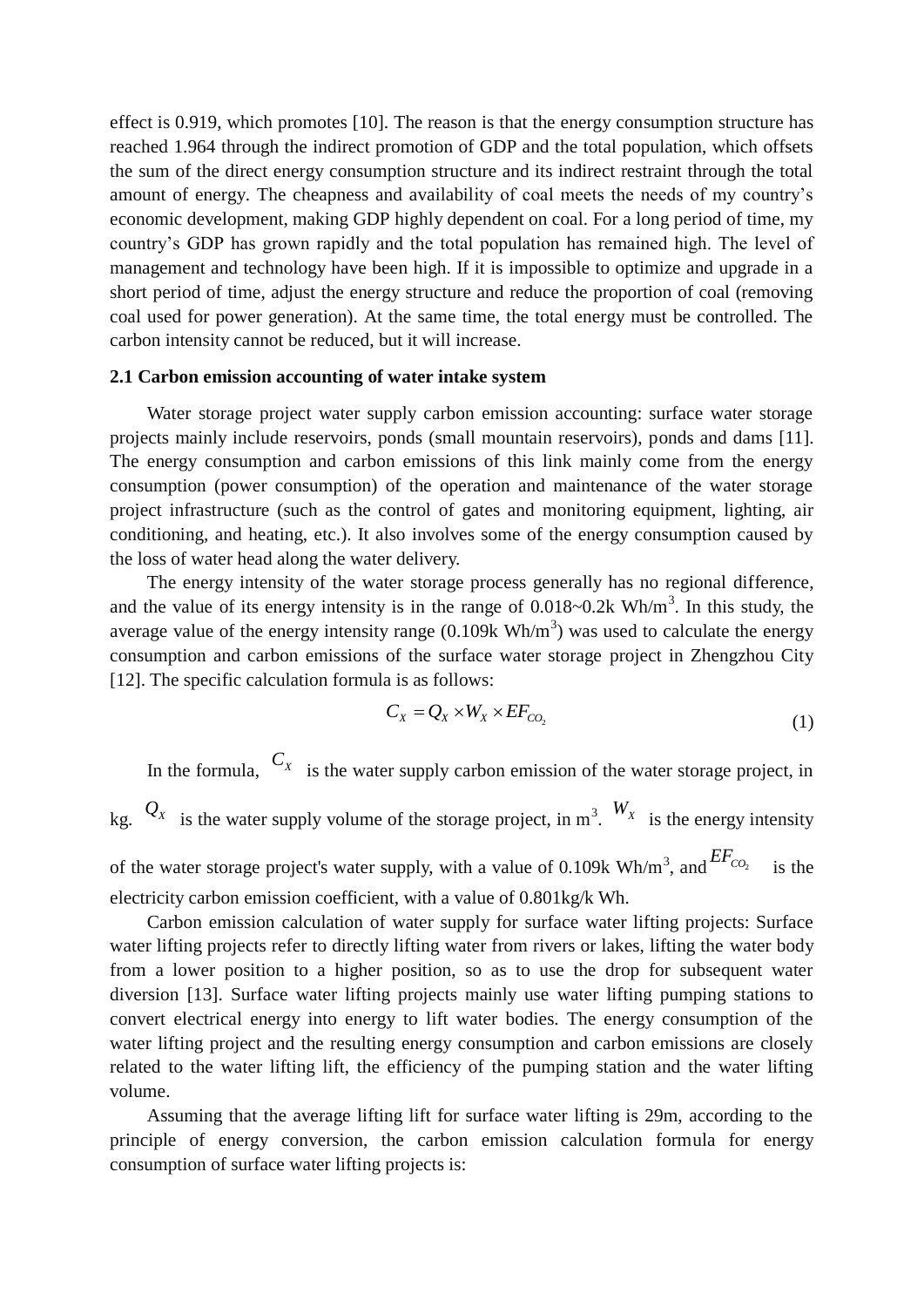$$
C_B = \frac{g \times h \times Q \times \rho}{3.6 \times 10^6 \times \eta} \times EF_{CO_2}
$$
\n(2)

In the formula,  $C_B$  is the carbon emission of the surface water lifting project, in kg;  $\frac{g}{g}$ is the acceleration of gravity, with a value of 9.8m/s.  $h$  is the lifting lift, the unit is m.  $\mathcal{Q}$  is the amount of surface water lift, in m3.  $\frac{\rho}{\rho}$  is the density of water, with a value of  $1 \times 10 \text{kg/m}^3$ .

 $\eta$  is the efficiency of the pumping station, with a value of 0.75.  $\frac{EF_{CO_2}}{EF_{CO_2}}$  is the electric carbon emission coefficient, with a value of 0.801kg/k Wh.

## **2.2 Carbon emission accounting of water supply system**

Agricultural water carbon emissions accounting: The carbon emissions of agricultural water are mainly related to the energy consumed in the process of water extraction and pressure transmission of agricultural irrigation water. Since the irrigation transmission and distribution link after the water source reaches the field is the conversion of field water and soil water in the root layer of crops and the redistribution of soil water, the consumption link is the conversion of non-runoff soil water resources to gaseous water [14]; The drainage link is to drain excess water out of the agricultural system. The consumption process of these links is mainly driven by gravitational potential energy, solar energy, biological potential energy and capillary potential energy. Basically, no energy consumption occurs, and accordingly it will not cause energy consumption and carbon emissions [15]

Assuming that the agricultural irrigation mode is the joint supply of multiple water sources, the irrigation water source mainly uses surface water from the Yellow River, followed by the exploitation of groundwater, and also includes the use of a small amount of water storage engineering water sources, rainwater and sewage water sources [16]. The energy intensity of agricultural irrigation water is in the range of  $0.052 \sim 0.62$ k Wh/m<sup>3</sup>. The index value of the energy intensity of agricultural irrigation water refers to the existing research results, and the median value is  $0.336k$  Wh/m<sup>3</sup>. The formula for calculating the energy consumption and carbon emissions of agricultural water is as follows:

$$
C_N = Q_N \times W_N \times EF_{CO_2}
$$
 (3)

In the formula,  $C_N$  is the carbon emission of agricultural water in kg.  $Q_N$  is agricultural water consumption in m3.  $W_N$  is the energy intensity of agricultural water use, with a value of 0.336k  $Wh/m^3$ .  $EF_{CO_2}$  is the electricity carbon emission coefficient, with a value of 0.801kg/k Wh.

Energy consumption and carbon emissions of industrial water: Combine factors such as the amount of electricity and raw coal used in the industrial water process of Zhengzhou, heat generation, and carbon emission coefficient. The carbon emission coefficient of the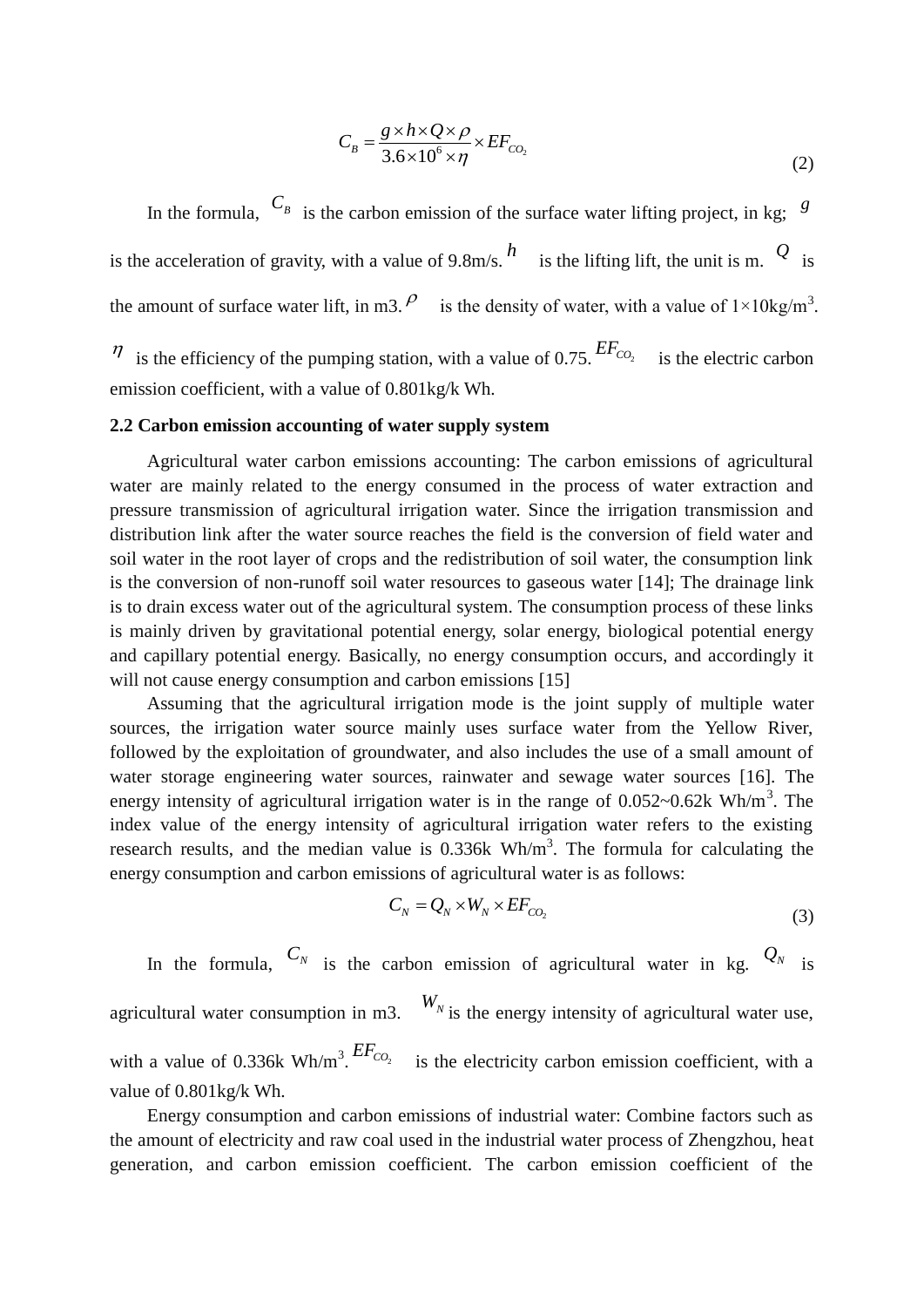comprehensive energy consumption of industrial water in Zhengzhou City converted by weight is 0.642kg/k Whitherever, the formula for calculating the energy consumption and carbon emissions of industrial water is as follows:

$$
C_G = Q_G \times W_G \times G_{CO_2}
$$
\n<sup>(4)</sup>

In the formula,  $C_G$  is the carbon emission of industrial water, in kg.  $Q_G$  is industrial water consumption in m3.  $W_G$  is the energy intensity of industrial water, with a value of 5.033k Wh/m3.  $G_{C_2}$  is the carbon emission coefficient of industrial water comprehensive energy consumption, with a value of 0.642kg/k Wh.

# **2.3 Carbon emission accounting for drainage and sewage treatment systems**

Under normal circumstances, urban sewage can use gravity to achieve gravity collection and transportation from the sewage point to the sewage treatment plant. This process does not produce energy consumption [17]. However, under the influence of special terrain and obstacles, it is necessary to pressurize the sewage to lift the sewage from the low terrain to the high place to achieve normal sewage collection and transportation. The pressurized transportation link will cause a certain amount of energy consumption and bring about carbon emissions. In the current design of urban sewage pipe networks, sewage pipes are usually laid at a fixed slope. At the same time, taking into account economic factors and construction and maintenance issues, the deepest buried depth of the sewage pipeline is basically a fixed value in a certain area. Therefore, the calculation formula for energy consumption and carbon emissions from the sewage collection process from the discharge point to the sewage treatment plant is as follows:

$$
W_{S} = \frac{H \times Q}{\eta} \times EF_{CO_{2}}
$$
\n(5)

$$
H = L \times G \tag{6}
$$

In the formula,  $W_s$  is the energy consumption and carbon emissions in the sewage collection process, in kg;  $\mathcal{Q}_i$  is the sewage lift volume, in m3;  $\eta$  is the pump efficiency, generally taken as 0.75;  $\frac{EF_{CO_2}}{F}$  is the electricity carbon emission coefficient, which is 0.801kg/k Wh.  $^H$  is the total lift lifted by the pump, in m.  $^L$  is the straight-line distance of sewage lifting, in m.  $G$  is the average slope value of the sewage pipe network, which is generally 1‰? Under normal circumstances, the energy consumption of the sewage collection process is calculated in the energy consumption of the sewage treatment plant's inflow lifting pump station. That is to say, they are all classified as the energy consumption of sewage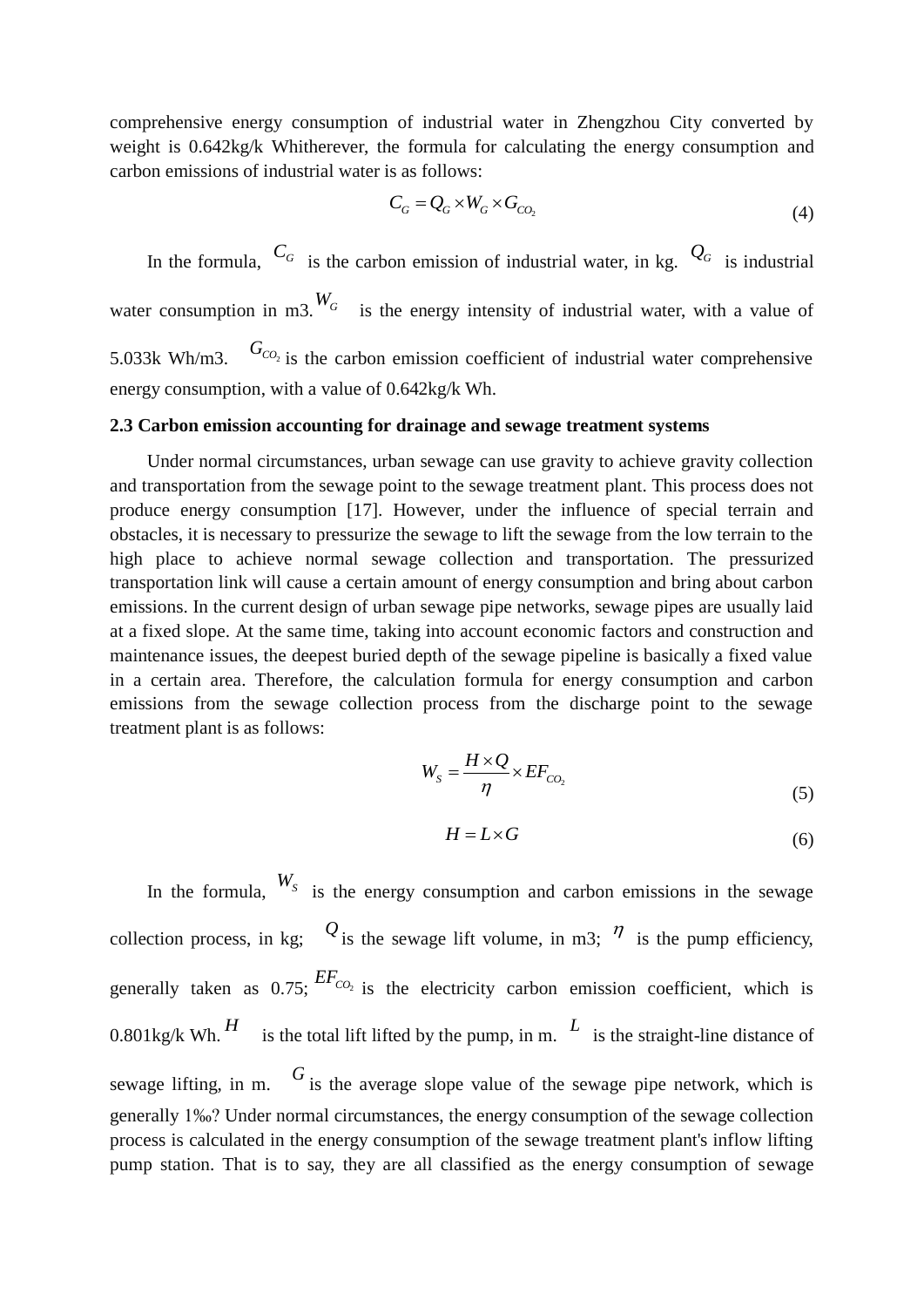treatment, so this article does not separately calculate and analyze the energy consumption and carbon emissions of the sewage collection process.

## **3. Water consumption**

To build a water consumption decomposition model with the help of carbon emission decomposition model [18]. This article believes that water consumption is relative to three industries, that is, agricultural water is defined as the primary industry, industrial water is the secondary industry, and domestic and environmental water is the tertiary industry [19]. That is, the additive form of the decomposition of total water consumption is shown in the following formula:

$$
W = \sum_{n=1}^{3} \frac{W_n}{GDP_n} \cdot \frac{GDP_n}{GDP} \cdot \frac{GDP}{p} \cdot p = \sum_{n=1}^{3} \omega_n \cdot \omega_n \cdot s \cdot p
$$
 (7)

In the formula, W represents the total water consumption;  $W_n(n=1,2,3)$  represents the water consumption of the first, second and tertiary industries; and *GDP<sup>n</sup>* represents the GDP of the nth industry.  $\omega_n$ , s, a, and p represent four factors: water consumption intensity, industrial structure, per capita wealth, and population.

$$
\Delta \omega_n = f\left(\omega_n^0, \omega_n^T\right) \cdot \ln \frac{\omega_n^T}{\omega_n^0}
$$
\n(8)

In the formula,  $f(\omega_n^0, \omega_n^T)$  $\left(\omega^{\prime} / \omega^{\circ}\right)$  $\begin{pmatrix} 0 & \omega^T \end{pmatrix}$   $\begin{pmatrix} \omega^T - \omega^0 \end{pmatrix}$  $(\omega_n^T) = \frac{\omega}{\ln(\omega^T/\omega^0)}$  $f\left(\omega_n^0, \omega_n^T\right) = \frac{\omega^T - \omega^0}{\ln\left(\omega_0^T + \omega_0^0\right)}$  $\overline{\omega^T/\omega^0}$  $=\frac{\omega^T-\omega^0}{\sqrt{T-\omega^2}}$ , and the calculation of water consumption

caused by the three factors of s, a, P, etc. is similar to the following formula, and n can be used instead of m.

The decomposition method of energy consumption effect generally includes exponential decomposition method and structural decomposition method, among which the widely applicable methods include Laspeyres and Divisia. Research by Ang et al. showed that LMDI can decompose all factors without residuals, and can even be applied to the decomposition of partial incomplete data sets [20]. This article defines the effect of changes in energy consumption carbon emissions as  $\Delta CO_2$ . According to the LMDI decomposition model,

 $\Delta CO_2^P$  is equal to the sum of changes caused by  $\Delta k$ ,  $\Delta e$ ,  $\Delta s$ ,  $\Delta a$  and  $\Delta p$  in all production industries, and  $CO_2$  is equal to the sum of  $\Delta CO_2^L$ ,  $\Delta c$ ,  $\Delta u$  and  $\Delta p$  in the living sector. The decomposition formula of the measurement factor  $(X)$  is:

$$
\Delta X_m = f\left(CO_{2m}^0, CO_{2m}^T\right) \cdot \ln \frac{X_m^T}{X_m^0} \tag{9}
$$

In the formula, X can represent  $k$ ,  $e$ ,  $s$ ,  $a$ ,  $P$ ,  $u$ , etc.,  $f\left(CO_{2m}^{0}, CO_{2m}^{T}\right)$ , and the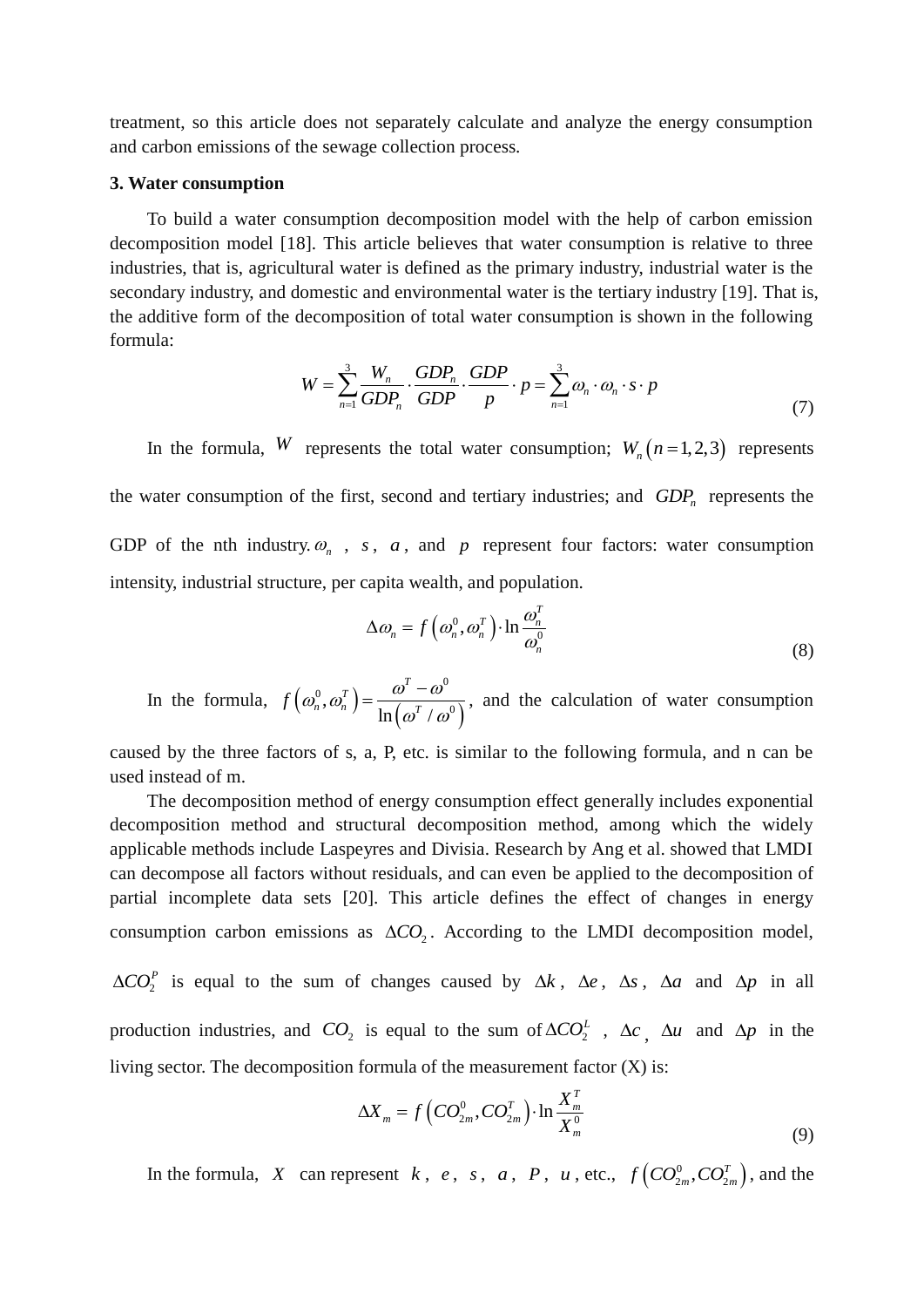f function based on industry *m* can be substituted into m. The setting of 0 and T is to study the change or cumulative change from the starting year to a certain target year.

#### **4. Modeling the correlation between water carbon emissions and water consumption**

IPAT is a universally recognized formula for analyzing the impact of human activities on the environment. IPAT appeared in the Ehrlich-Holdren/Commone debate on the main driving force of man-made environmental impacts in the early 1970s. It is widely used as a framework for analyzing the driving forces of environmental change:

$$
I = P^* A^* T \tag{10}
$$

In the formula, *I* represents environmental impact, *P* represents population size, *A* represents wealth, and *T* represents technological level. In order to overcome the shortcomings of this formula being limited to limited driving factors, the traditional PAT formula was transformed into a stochastic form-STIRBAT model. The original STIRBAT model expression is:

$$
I = aP^h A^c T^d e \tag{11}
$$

In the formula,  $a$  represents a constant term, and  $b$ ,  $c$ , and  $d$  are the elastic coefficients corresponding to  $P$ ,  $A$ , and  $T$ , respectively. That is, when  $P$ ,  $A$ ,  $T$  changes by 1%, *I* will change *b*%, *c*% and *d*% respectively. *e* is a random error term. At the time of  $a = b = c = d = e = 1$ , the IPAT model can be seen as a special form of the STIRBAT model.

To identify the spatial correlation and agglomeration characteristics of a certain observation value between regions, the Moran's-I index measurement is generally selected at present, which is defined as:

:  
\n*Moran'sI* = 
$$
\frac{\sum_{i=1}^{n} \sum_{j=1}^{n} w_{ij} (Y_i - \overline{Y})(Y_j - \overline{Y})}{S^2 \sum_{i=1}^{n} \sum_{j=1}^{n} w_{ij}}
$$
\n(12)

In the formula, 1  $1\frac{n}{2}$ *i i*  $Y = \frac{1}{2} Y$  $=\frac{1}{n}\sum_{i=1}^{n} Y_i$  and  $\overline{Y}$  represent the mean value of Y, and Y<sub>*i*</sub> and Y<sub>*j*</sub>

respectively represent the variables of the location i and location j where the observation value is studied, and spatial correlation should be considered;  $S^2 S^2 = \frac{1}{2} \sum (Y_i - \overline{Y})$ 1  $1\frac{n}{2}$ *i i*  $S^2 = \frac{1}{\sqrt{2}} \sum (Y_i - \bar{Y})$  $=\frac{1}{n}\sum_{i=1}^{n}(Y_i-\overline{Y})$ , is the

variance of Y, and  $w_{ij}$  represents the element in the i-th row and j-th column in W of the normalized spatial weight matrix of the study observation;  $n$  is the number of observations in the study. The value range of the Moran index is generally  $-1 \leq Moran'sI \leq 1$ , which is a very important method for testing spatial correlation; When the Moran index is greater than zero, it proves that there is a positive correlation in the spatial distribution of injuries. The larger the value, the stronger the positive correlation. When the Moran index is less than zero, there are different attributes between the positions of adjacent observations, and the smaller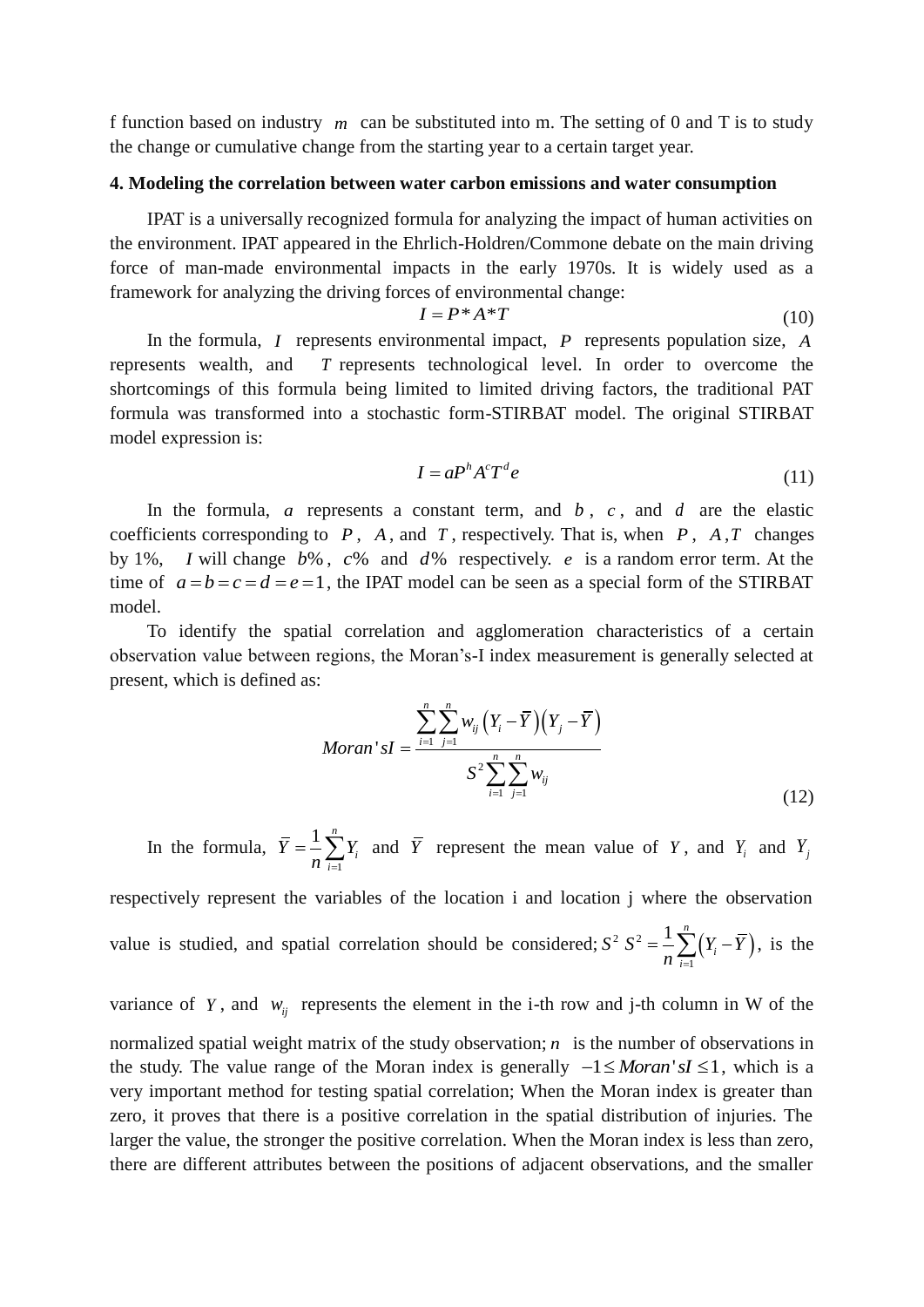the value, the greater the difference; When it is  $Moran'sI = 0$ , it indicates that the observation objects in different positions in the space obey the random distribution. The statistical test uses asymptotic normal distribution and random distribution to test the results of the *Moran'sI* index. The standardized expression formula is:<br> $Z(d) = \frac{Moran'sI - E(Moran'sI)}{P(d)}$ 

$$
Z(d) = \frac{Moran'sI - E(Moran'sI)}{\sqrt{VAR(Moran'sI)}}
$$
\n(13)

Calculating the expected value of standardized *Moran'sI* is based on the distribution of geospatial data, and the formula is as follows:

$$
E_n\big(Moran\,sI\big) = \frac{1}{n-1} \tag{14}
$$

Assuming the spatial data of normal distribution, the variance formula is:  
\n
$$
VAR_n \left( Moran'sI\right) = \frac{n^2 w_1 + n w_2 + 3w_0^2}{w_0^2 \left( Moran'sI\right)} - E_0^2 \left( Moran'sI\right)
$$
\n(15)

From the above formula, we can get the Z value-the test statistic, and distinguish the significance of the null hypothesis according to its value. If the test statistic Z obeys a normal distribution, its absolute value is greater than the critical value 1.65 (or 1.95). If the significance level is below 0.05 (or 0.1), then in terms of spatial distribution, the carbon emissions and water resources of each city have significant agglomeration.

The calculation of the gray correlation degree shows that the gray correlation degree between energy consumption and carbon emissions of various industries is fixed, in order to analyze the growth trend of the reference series  $X_0$  and the comparison series  $X_1$ . The gray correlation degree trend coefficient is used to judge the relative development of the energy consumption growth trend and the carbon emission growth trend. The trend coefficient is defined as follows:

$$
r = \begin{cases} 1, x_i(k) - x_0(k) > 0 \\ -1, x_i(k) - x_0(k) < 0 \end{cases}
$$
 (16)

In the formula,  $x_i(k) = x_i(k)/x_i(1)$  $x_i^{\prime}(k) = x_i(k)/x_i(1); x_0^{\prime}(k) = x_0(k)/x_0(1)$  $x_0(k) = x_0(k)/x_0(1)$ . When the data growth rate

in the comparison series is greater than the data growth rate of the reference series, the gray correlation degree is positive; on the contrary, when the data growth rate in the comparison series is less than the data growth rate of the reference series, the gray correlation degree is negative.

## **5. Case Analysis**

The Baiyangdian River Basin is located in the entire North China Plain and the central part of the Haihe River Basin, and the northern part of the Diandong Plain of the Daqing River. The geographical coordinates are about 113°40E~116°48E, 38°10N~40°03N.The basin borders the Taihang Mountain in the west, the Yongding River Basin in the north, the Ziya River Basin in the south, and the Duliujian River in the east to Quanhai Bay. The drainage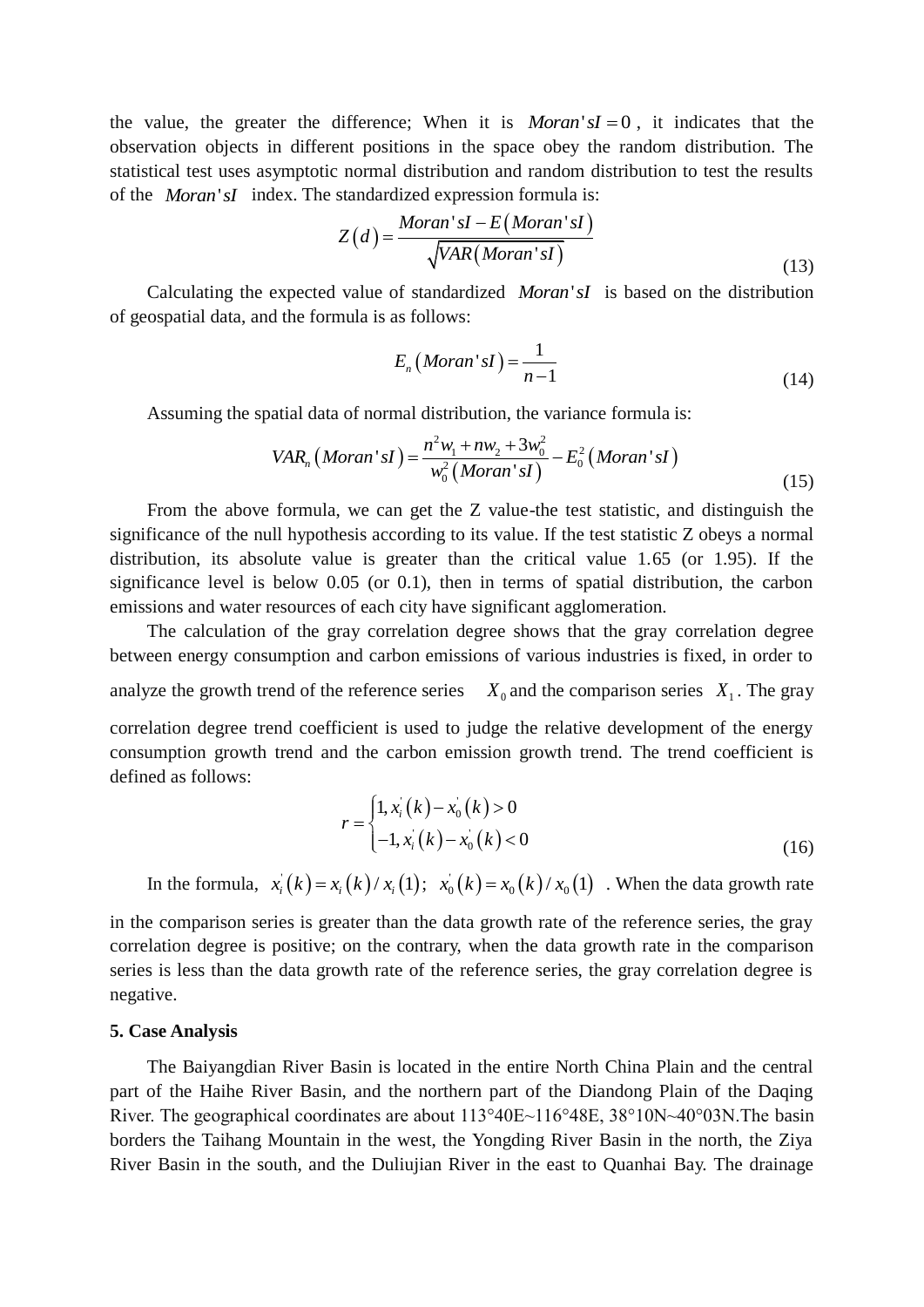area is about 34875.25km2, accounting for about 23.44% of the Daqing River Diandong Basin and 10.9% of the Haihe River Basin. Among them, mountainous areas accounted for about 34.2%, hills accounted for about 12.5%, and plains accounted for about 53.1%. The basin flows through Shanxi Province, Hebei Province and Beijing.

Based on the statistical data from 1986 to 2018, the direct path coefficients of the respective variables (the direct influence effects of the respective variables on the dependent variable) can be obtained, as shown in Table 1.

| Partial<br>correlation<br>coefficient | The<br>numerical | The<br>correlation<br>coefficient | The<br>numerical |
|---------------------------------------|------------------|-----------------------------------|------------------|
| $p_{1y}$                              | 1.739            | $r_{1y}$                          | $-0.831$         |
| $p_{2y}$                              | $-0.333$         | $r_{2y}$                          | 0.930            |
| $p_{3y}$                              | $-0.076$         | $r_{3y}$                          | $-0.450$         |
| $p_{4y}$                              | $-0.52$          | $r_{4y}$                          | $-0.840$         |
| $p_{5y}$                              | $-1.327$         | $r_{5y}$                          | $-0.999$         |
| $p_{6y}$                              | $-0.166$         | $r_{6v}$                          | $-0.798$         |

**Table 1. Direct path coefficients of respective variables**

Since the path coefficients of the independent variables x3 and x6 are small and fail the t test, consider deleting the independent variables x3 and x6 and recalculate the direct path coefficients of the remaining variables. It is estimated that the mechanism model diagram of the low-carbon economy is obtained, as shown in Figure 2.



**Figure 2. Mechanism model of low-carbon economy**

The decision coefficient (comprehensive effect of the independent variable on the dependent variable) 2  $\frac{5}{5}$  $\frac{1}{1, i \neq 3}$  $r_{iy} = 0.993$  $\sum_{i=1,i}$  $R^2 = \sum_{i=1}^{5} p_{i} r_i$  $=\sum_{i=1, i\neq 3}^{5} p_{i y} r_{i y} = 0.993$  has little precise effect on the result, and  $p_{i y} r_{i y}$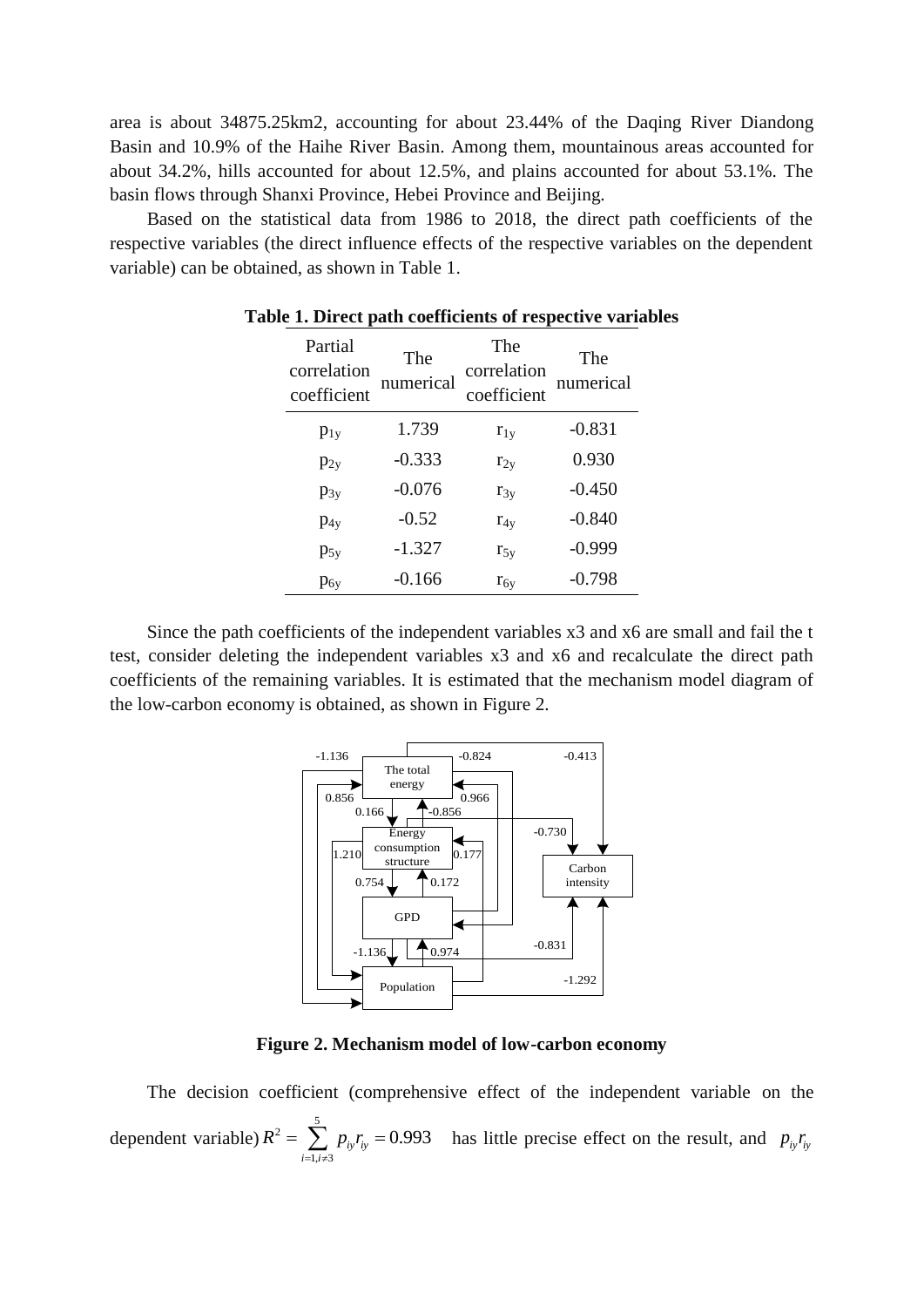is the indirect effect of a certain independent variable on the dependent variable through other independent variables. The residual effect  $p_{ay} = \sqrt{1 - R^2} = 0.83666$ . The small residual effect shows that the path analysis has grasped the main factors and the internal quality of the model is ideal. Through the t test, the t values of the respective variables were obtained as  $t_1 = 5.607$ ,  $t_2$ =2.678,  $t_4$ =-4.427,  $t_5$ =-21.385. The absolute value of the respective variable t value is greater than  $t0.01(25) = 2.496$ , indicating that the path coefficient of the respective variable to the dependent variable is extremely significant.



**Figure 3. The growth rate of energy consumption is greater than the growth rate of carbon emissions**



**Figure 4 The growth rate of energy consumption is less than the growth rate of carbon emissions**

Figure 3 shows that the unit carbon emission of energy consumption in this industry is very low, such as natural gas in industry, transportation \ warehousing and postal industry, wholesale  $\langle$  retail and accommodation  $\langle$  catering industry, other industries and living consumption. There is also electricity in the wholesale  $\$ retail and accommodation  $\$ catering industry, other industries, and life consumption. The growth rate of energy consumption is greater than the growth rate of carbon emissions. The growth rate of total energy consumption and certain energy consumption is less than the growth rate of CO2 emissions. In these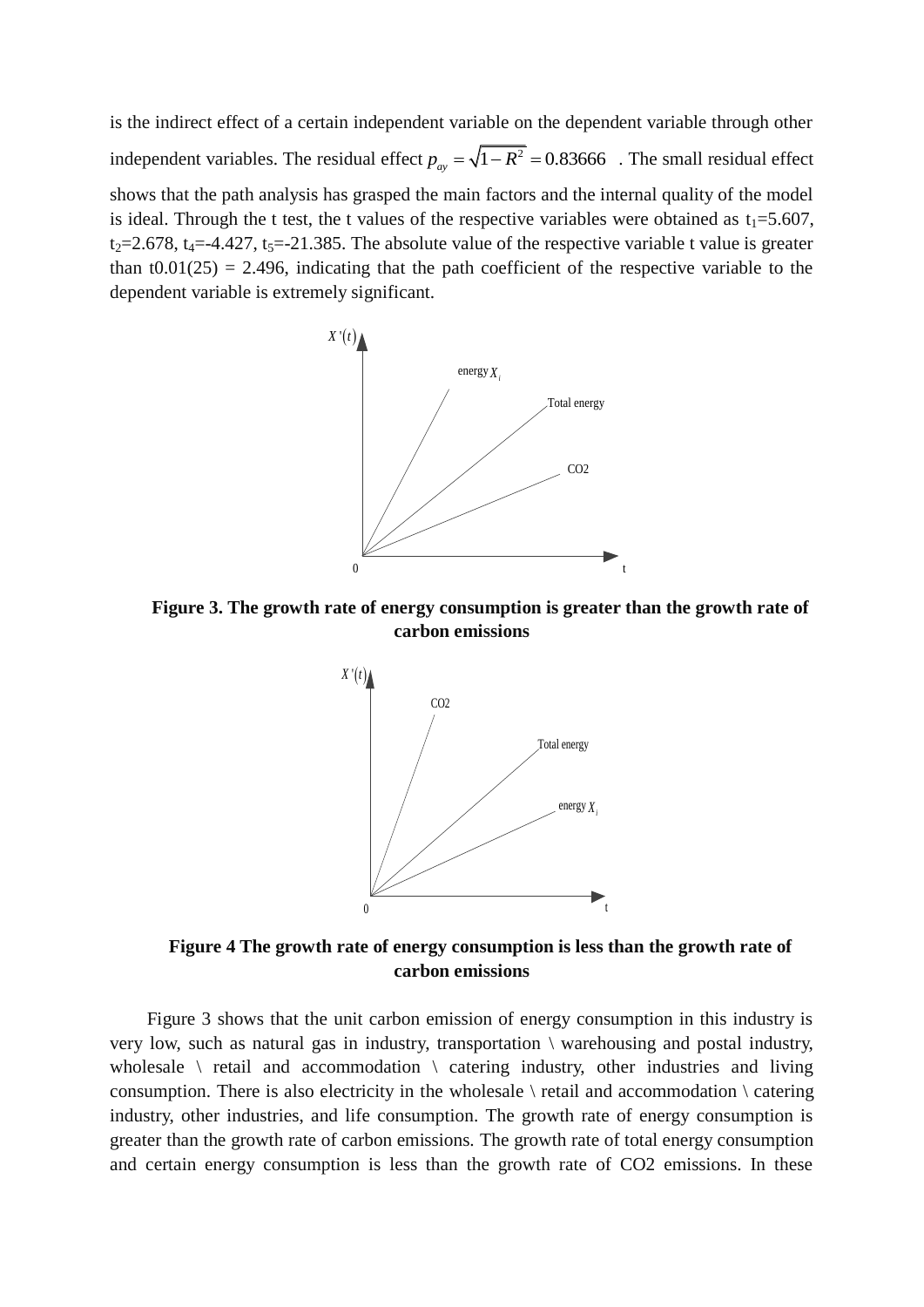industries, the use of this energy should be reduced, or the energy structure of these industries should be adjusted.

Water cycle element verification: The annual and monthly runoff measured values of the three hydrological stations of Hengshanling Reservoir, Wangkuai Reservoir and Xidayang Reservoir were used as reference for model verification and verification. Select the relative error between the simulated runoff and the measured runoff, and the efficiency comprehensive evaluation model simulation effect. The specific results are shown in Table 2.

|                                    |                     |           | $\frac{1}{2}$ $\frac{1}{2}$ $\frac{1}{2}$ $\frac{1}{2}$ $\frac{1}{2}$ $\frac{1}{2}$ $\frac{1}{2}$ $\frac{1}{2}$ $\frac{1}{2}$ $\frac{1}{2}$ $\frac{1}{2}$ $\frac{1}{2}$ $\frac{1}{2}$ $\frac{1}{2}$ $\frac{1}{2}$ $\frac{1}{2}$ $\frac{1}{2}$ $\frac{1}{2}$ $\frac{1}{2}$ $\frac{1}{2}$ $\frac{1}{2}$ $\frac{1}{2}$ |                      |
|------------------------------------|---------------------|-----------|---------------------------------------------------------------------------------------------------------------------------------------------------------------------------------------------------------------------------------------------------------------------------------------------------------------------|----------------------|
| time                               | parameter           | parameter | Wang Kuai                                                                                                                                                                                                                                                                                                           | <b>Western Ocean</b> |
| Pre-calibration<br>$(2010-2015)$   | Relative error      | 0.18      | 0.21                                                                                                                                                                                                                                                                                                                | 0.25                 |
|                                    | nash<br>coefficient | 0.94      | 0.83                                                                                                                                                                                                                                                                                                                | 0.82                 |
| Post-validation<br>$(2016 - 2020)$ | Relative error      | 0.10      | 0.16                                                                                                                                                                                                                                                                                                                | 0.41                 |
|                                    | nash<br>coefficient | 0.93      | 0.92                                                                                                                                                                                                                                                                                                                | 0.65                 |

| Table 2 Water cycle verification results |  |  |
|------------------------------------------|--|--|
|------------------------------------------|--|--|

Comparing the measured value and the simulated value, the relative error of the approximate observation point is within. Due to the large model cell, this result is acceptable.



**Figure 5. LAI relative error of sampling points**

To further verify the carbon emission monitoring efficiency of the proposed method, compare the monitoring efficiency between the proposed method and the method in literature [6], and the comparison result is shown in Figure 6.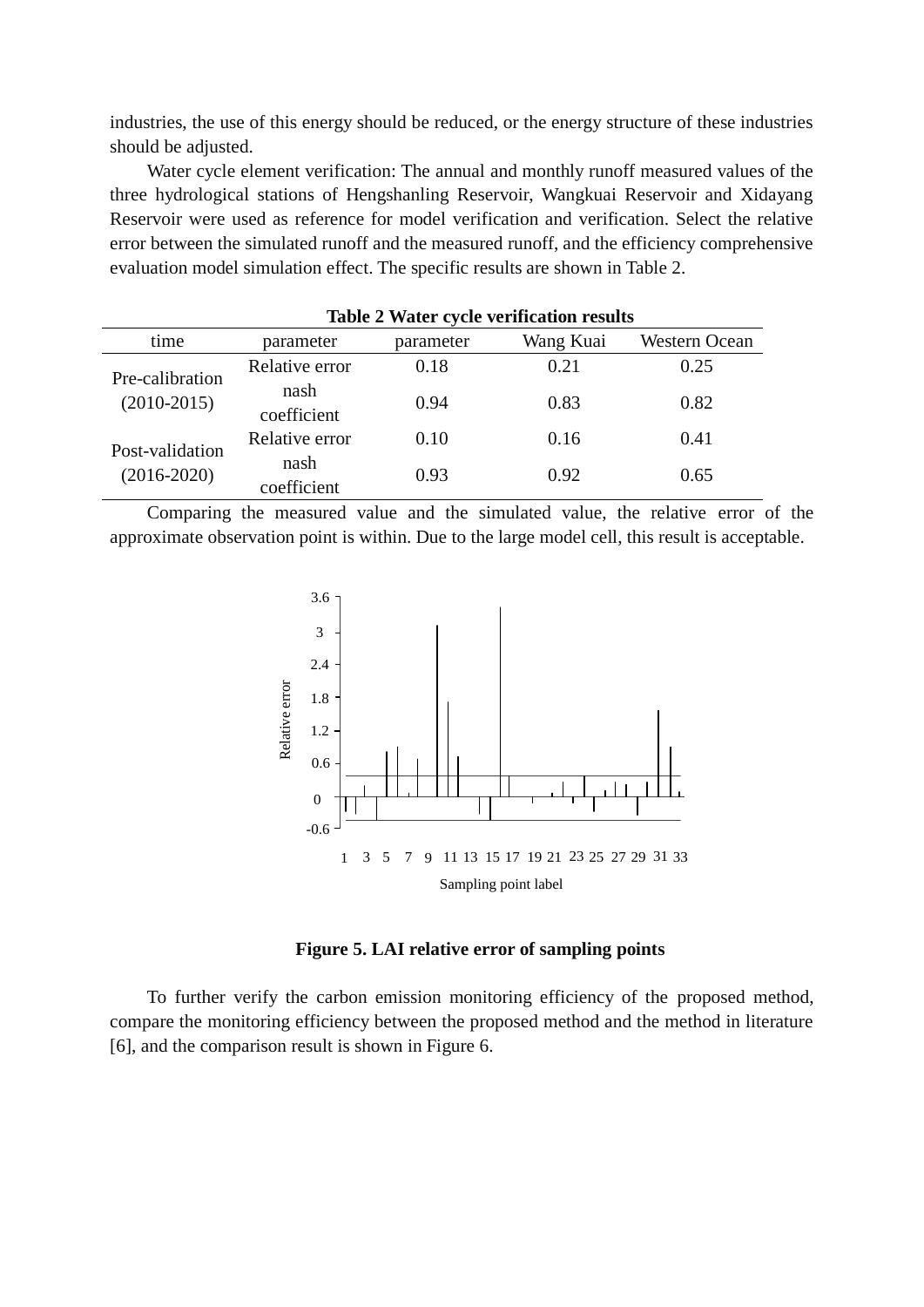

**Figure 6. Comparison of monitoring efficiency**

It can be seen from the comparison results in Fig. 6 that after many monitoring experiments, the monitorable quantity of the proposed method basically remains stable, and the minimum detection quantity per unit time is not less than 20Kg, indicating that the proposed method has certain monitoring efficiency and monitoring stability.

## **6. Conclusion**

In order to deal with the problems of urban water shortage, urban waterlogging, water pollution and carbon emissions under the pressure of future urbanization and climate change. The rational planning of urban water system also needs to increase energy conservation and carbon emission reduction targets on the basis of existing design targets, in order to cope with the pressure of carbon emission reduction on the global and regional scales.

(1) Strengthen basic research on urban water system planning and design. The rationality of basic work will determine to a large extent whether the planning and design of urban water system is reasonable. Therefore, strengthening basic work research and exploring scientific prediction and analysis methods are the focus of future urban water system planning and design.

(2) Realize the centralized and decentralized layout of the overall structure of the urban water system. Increase the small and scattered urban water system infrastructure to realize the nearby treatment and utilization of water supply, sewage and rainwater. In this way, energy consumption and carbon emissions during long-distance transportation are reduced, and the potential harm of a single "large-scale centralized" water system facility to the city is reduced.

In terms of water reform, water rights trading is an important way to use market mechanisms to optimize the allocation of water resources, which is conducive to comprehensively improving water resources utilization efficiency and benefits, and provides strong support for the sustainable use of water resources and sustainable economic and social development. Therefore, implementing the most stringent water resources management system and promoting the optimal allocation and efficient use of Beijing's water resources will help further promote the sustainable development of Beijing.

## **References**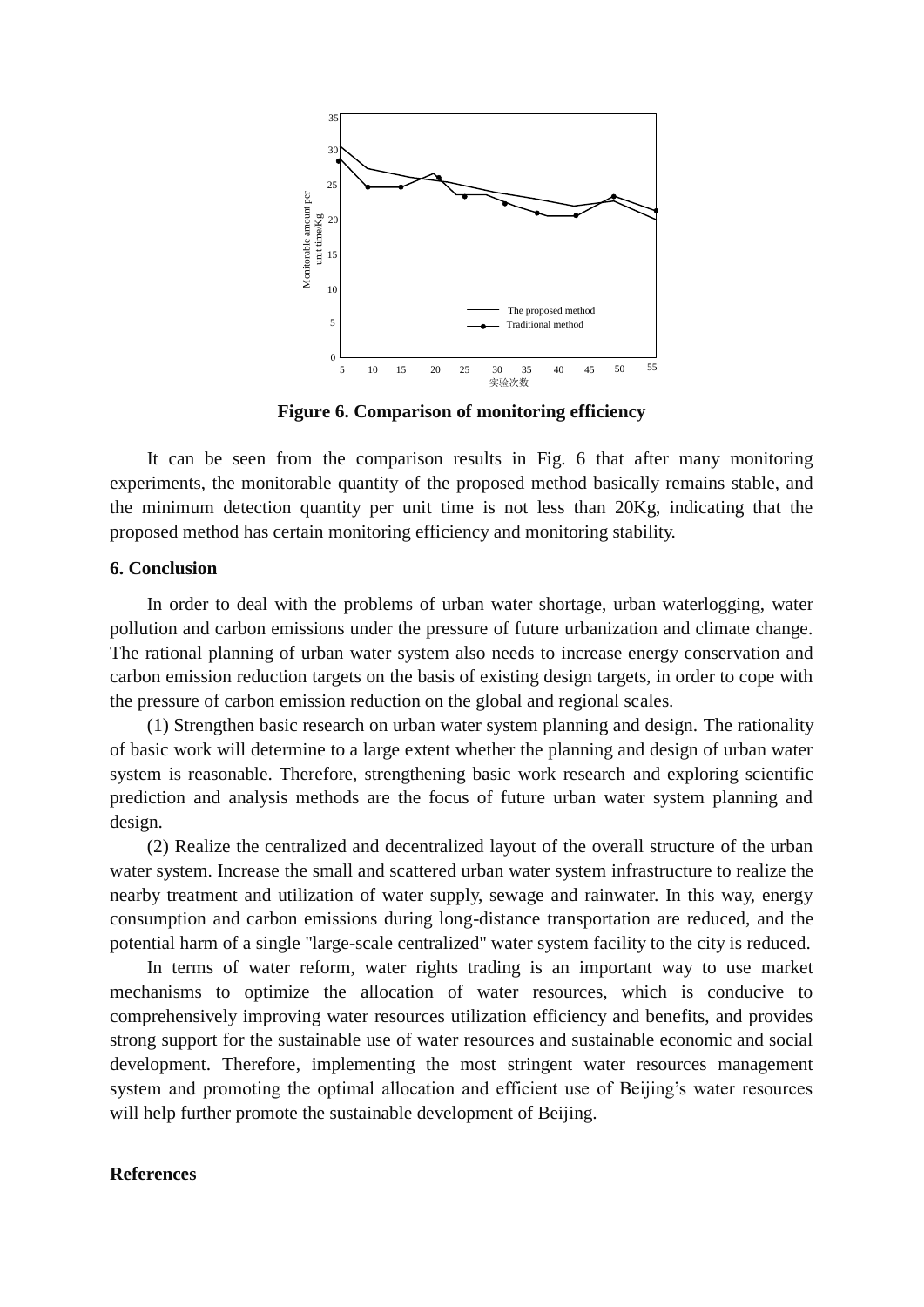[1] Wang X. C., Kleme J. J., Wang Y, et al. Water-Energy-Carbon Emissions nexus analysis of China: An environmental input-output model-based approach[J]. Applied Energy, 2020, 261.

[2] Sulaiman S. O., Kamel A. H., Sayl K. N., et al. Water resources management and sustainability over the Western desert of Iraq[J]. Environmental Earth Sciences, 2019,495.

[3] Mcmanamay R. A., Derolph C R, Surendran-Nair S, et al. Spatially explicit land-energy-water future scenarios for cities: Guiding infrastructure transitions for urban sustainability[J]. Renewable and Sustainable Energy Reviews, 2019, 112.

[4] Sun C. Z., Zheng Jingwei. Path analysis of China's water resources consumption structure based on the input-output table[J]. Advances in Geographical Sciences, 2021, 40(3):370-381.

[5] Zahasky C., Kurotori T., Pini R., et al. Positron Emission Tomography in Water Resources and Subsurface Energy Resources Engineering Research[J]. Advances in Water Resources, 2019, 127(MAY):39-52.

[6] Bukhary S., Batista J., Ahmad S. Water -energy -carbon nexus approach for sustainable large-scale drinking water treatment operation[J]. Journal of Hydrology, 2020:124953.

[7] Christata, B. R., & Daryanto, Y. (2020). A Systematical Review on The Economic Order Quantity Model with Carbon Emission[J]. Advances In Industrial Engineering and Management 2020, 9(2): 20-26.

[8] Clark S., Sisson S A, Sharma A. Tools for enhancing the application of self-organizing maps in water resources research and engineering[J]. Advances in Water Resources, 2020, 143:103676.

[9] Anusooya G., Vijayakumar V. Reduced carbon emission and optimized power consumption technique using container over virtual machine[J]. Wireless Networks, 2019(5).

[10] D. B., Jwc A., Pjw A., et al. Conceptual design, optimization, and carbon emission analysis for the acrylonitrile/acetonitrile/water separation processes[J]. Journal of the Taiwan Institute of Chemical Engineers, 2021, 122(15):32-39.

[11] Cao R., Huang G. H., Chen J. P., et al. A chance-constrained urban agglomeration energy model for cooperative carbon emission management[J]. Energy, 2021, 223:119885.

[12] Mccarthy B., Anex R., Wang Y, et al. Trends in Water Use, Energy Consumption, and Carbon Emissions from Irrigation: Role of Shifting Technologies and Energy Sources[J]. Environmental Science & Technology, 2020, 54(23).

[13] Yu A., Lin X., Zhang Y, et al. Analysis of driving factors and allocation of carbon emission allowance in China[J]. Science of The Total Environment, 2019, 673(JUL.10):74-82.

[14] Vachon D., Sponseller R. A., Karlsson J. Integrating carbon emission, accumulation, and transport in inland waters to understand their role in the global carbon cycle[J]. Global Change Biology, 2020,27(4):719-727.

[15] Babu, L., Mohan, S. V., Mohan, M., & Pradeepkumar, A. P. (2020). Highly mature sediments in the tropical monsoonal environment of southwestern india: an appraisal based on weathering indices. Ecofeminism and Climate Change, ahead-of-print(ahead-of-print).2021,2(1):69-82.

[16] Chen Z., Han P., et al. Interaction between carbon dioxide emissions and eutrophication in a drinking water reservoir: A three-dimensional ecological modeling approach. [J]. The Science of the total environment, 2019, 663:369-379.

[17] Wang Y., Ma Q., Li Y., et al. Energy Consumption, Carbon Emissions and Global